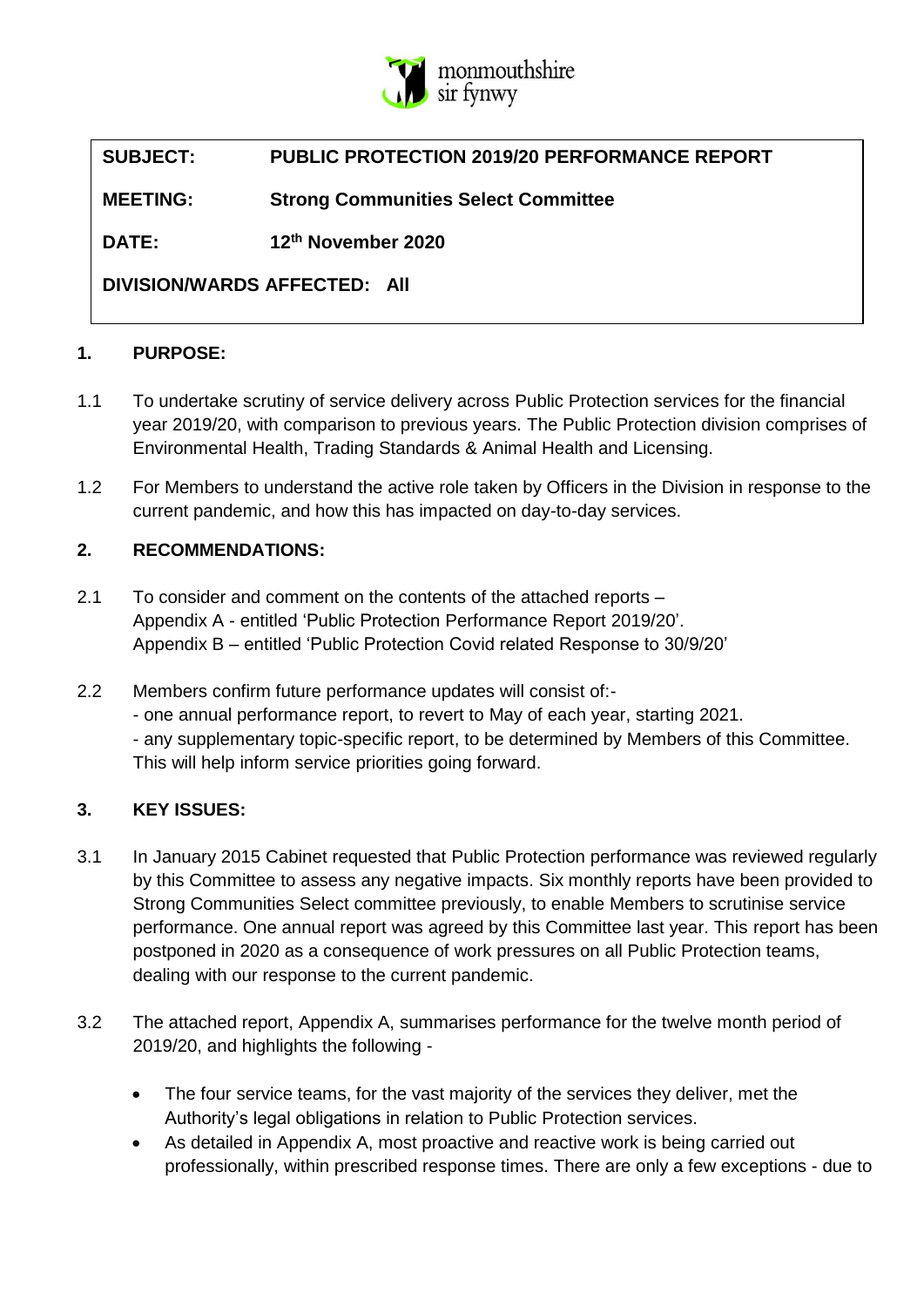the reactive nature of most of the services – these being some slippage in housing visits, private water inspections and animal health visits.

- Annual reports will continue to be made to this Committee to assess performance over time, and help inform future priorities noting the competing demands.
- Services may struggle to take on any new statutory duties that protect the public and the environment, and therefore funding must be sought to support any new work.
- Future strategies for sustaining Public Protection services will be developed, (to include further income generation and collaboration), locally, regionally and nationally.
- **Covid response –** Appendix B outlines specific work undertaken by the teams. Some of this response has inevitably impacted on the day-to-day services provided, notably proactive visits. Prioritisation of services has been communicated to Governing bodies, so there is recognition the 20/21 year will be very different from typical years in relation to overall performance.

### **4. REASONS:**

- 4.1 The Cabinet decision log from  $7<sup>th</sup>$  January 2015 stated:- 'Noting the continually changing legislative landscape in the future, it was decided Strong Communities Select Committee would receive six monthly performance reports on Public Protection services'. As per 3.1 above, this has altered to one annual report with the recommendation to compliment with a topic-specific report when Members request it.
- 4.2 It is timely to update Members on the active role of the Division in response to the Covid-19 pandemic, noting how this has impacted on our normal working practices.

### **5. RESOURCE IMPLICATIONS:**

None as a consequence of this report.

### **6. WELL-BEING OF FUTURE GENERATIONS IMPLICATIONS, (incorporating Equalities, Sustainability, safeguarding and corporate parenting).**

Assessments were previously completed for the Cabinet report  $7<sup>th</sup>$  January, 2015. This report only serves to update the position in relation to performance four years on, and therefore does not require a further assessment.

### **7. CONSULTEES:**

Public Protection service managers Chief Officer, Social Care, Safeguarding & Health

### **8. BACKGROUND PAPERS:**

Report to Cabinet, 7th January 2015, entitled 'Review of Service Delivery in Public Protection Department'.